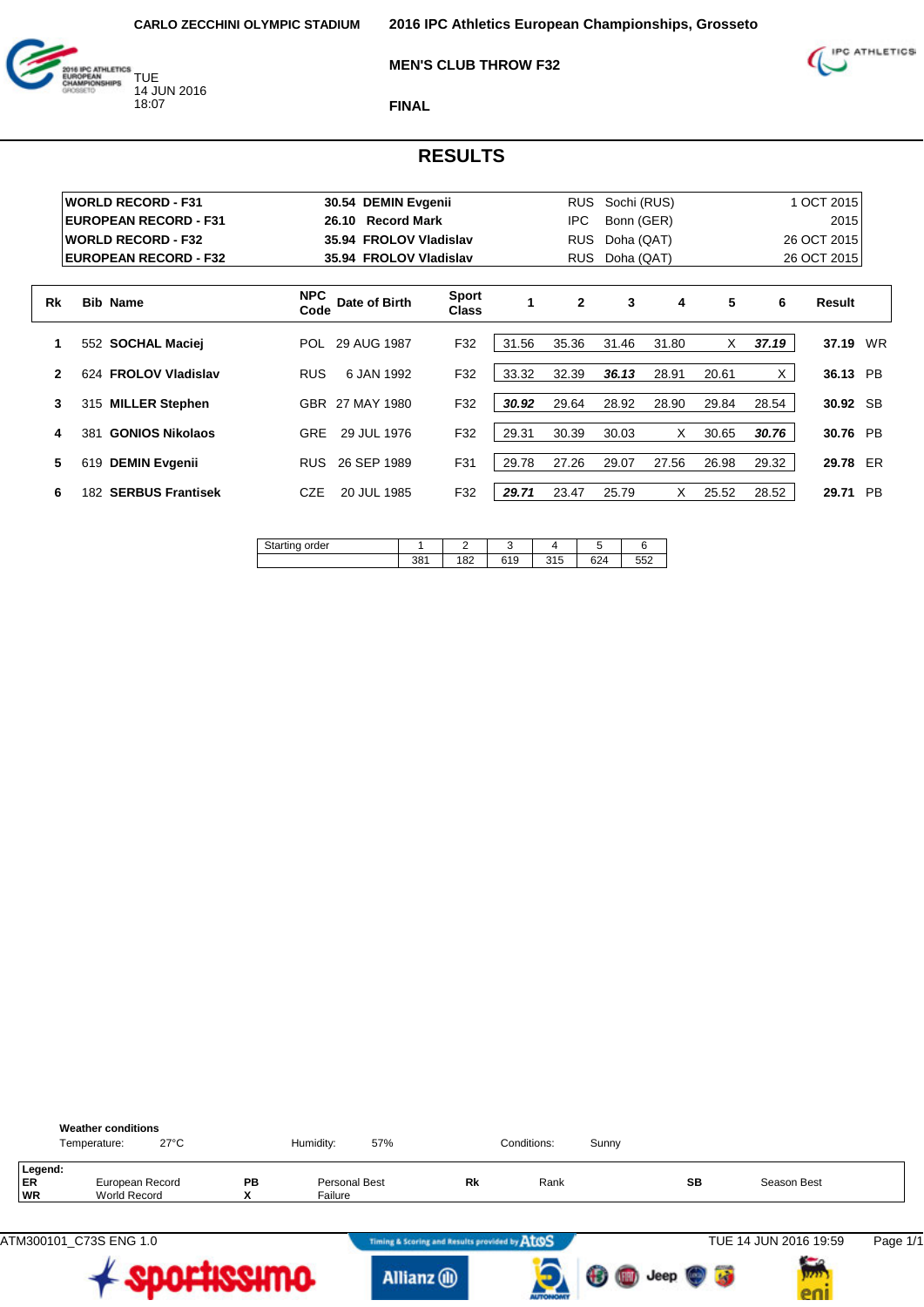

#### **MEN'S CLUB THROW F51**



**FINAL**

|    |     | <b>WORLD RECORD</b>        |                    | 26.88 DIMITRIJEVIC Zeljko |                              |       | <b>SRB</b>   |       | London (GBR) |       |       | 31 AUG 2012 |    |
|----|-----|----------------------------|--------------------|---------------------------|------------------------------|-------|--------------|-------|--------------|-------|-------|-------------|----|
|    |     | <b>EUROPEAN RECORD</b>     |                    | 26.88                     | <b>DIMITRIJEVIC Zeljko</b>   |       | <b>SRB</b>   |       | London (GBR) |       |       | 31 AUG 2012 |    |
| Rk |     | <b>Bib Name</b>            | <b>NPC</b><br>Code | Date of Birth             | <b>Sport</b><br><b>Class</b> | 1     | $\mathbf{2}$ | 3     | 4            | 5     | 6     | Result      |    |
| 1  | 721 | <b>DIMITRIJEVIC Zeljko</b> | <b>SRB</b>         | 4 JAN 1971                | F <sub>51</sub>              | 24.90 | 24.03        | 25.08 | 27.04        | 27.02 | 26.85 | 27.04       | WR |
| 2  |     | 174 BELES Radim            | <b>CZE</b>         | 6 MAR 1973                | F <sub>51</sub>              | 23.20 | 23.57        | 23.94 | 23.46        | 24.32 | 22.64 | 24.32       |    |
| 3  |     | 746 KUREJA Marian          | <b>SVK</b>         | 30 JUL 1980               | F <sub>51</sub>              | 21.39 | 22.30        | 22.30 | 22.65        | X     | 23.73 | 23.73       |    |
| 4  |     | 183 VANEK Jan              | <b>CZE</b>         | 25 JAN 1979               | F <sub>51</sub>              | 20.32 | 20.16        | 22.31 | 21.32        | 20.56 | 21.02 | 22.31       |    |
| 5  |     | 153 MATIC Miroslav         | CRO.               | 3 MAR 1967                | F <sub>51</sub>              | 21.06 | 21.56        | 20.96 | 20.91        | 19.63 | 21.00 | 21.56       |    |
| 6  |     | 662 SACHKOV Andrei         |                    | RUS 12 MAR 1989           | F <sub>51</sub>              | 20.95 | X            | 21.11 | 20.34        | X     | X.    | 21.11       |    |
| 7  | 185 | <b>ZVOLANEK Martin</b>     | CZE                | 26 MAY 1974               | F <sub>51</sub>              | 19.86 | 19.32        | X     | X            | 18.33 | 19.52 | 19.86       |    |
|    | 725 | <b>MITIC Milos</b>         | <b>SRB</b>         | 4 DEC 1987                | F <sub>51</sub>              | X     | X            | X     | X            | X     | X.    | <b>NM</b>   |    |

| $^{\sim}$<br>order<br>.tıno<br>انت ا<br>w |     |           |     |               |     |                |          |     |
|-------------------------------------------|-----|-----------|-----|---------------|-----|----------------|----------|-----|
|                                           | 185 | フウド<br>ںے | 183 | $F^{0}$<br>ხა | 746 | $\overline{a}$ | 704<br>. | 662 |
|                                           |     |           |     |               |     |                |          |     |

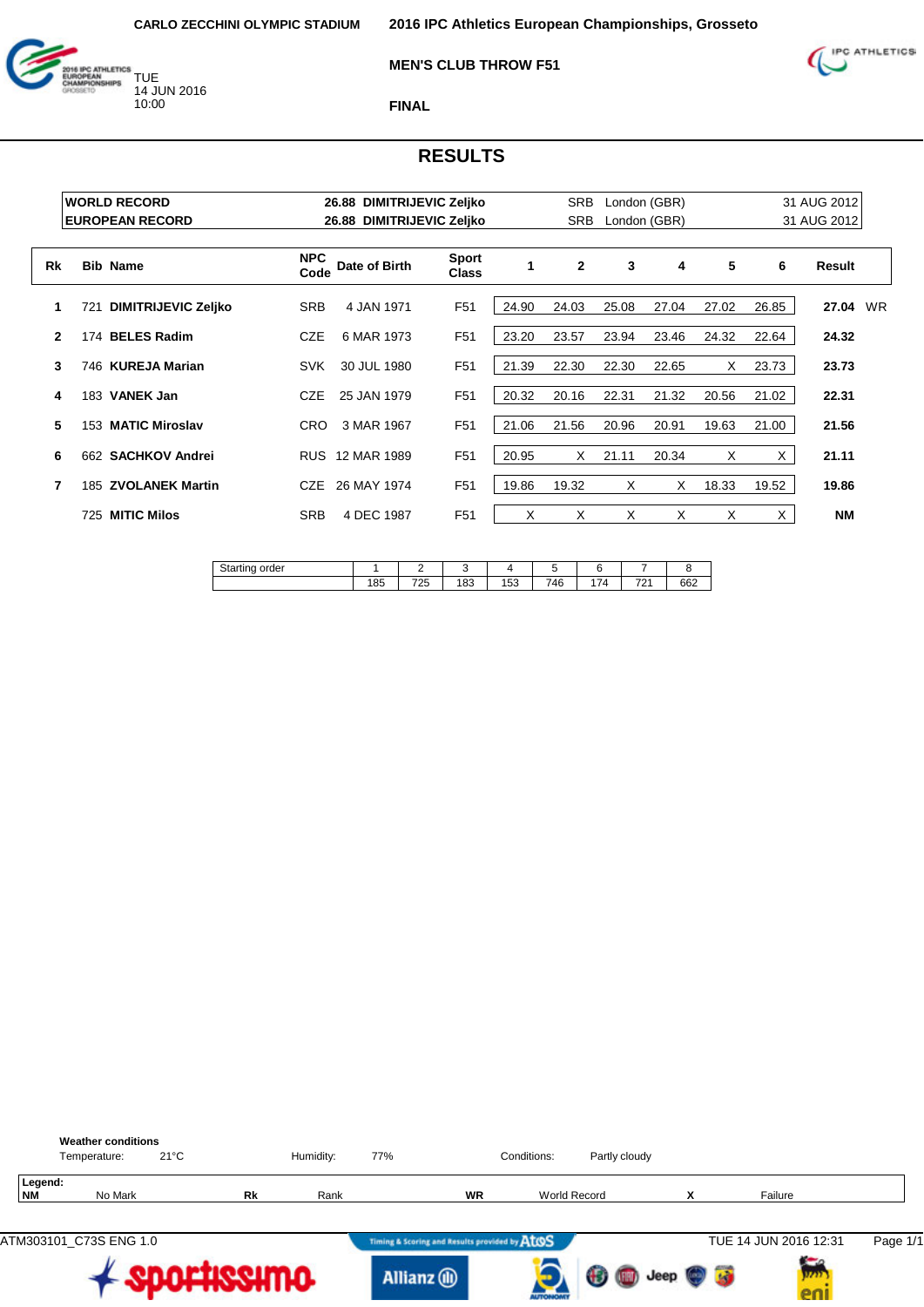

### **MEN'S DISCUS THROW F34**



**FINAL**

| <b>WORLD RECORD - F33</b>     |                    |                                                                                                                    |                                                                 | KSA                          |       |       |                                                       |       |          |                            |
|-------------------------------|--------------------|--------------------------------------------------------------------------------------------------------------------|-----------------------------------------------------------------|------------------------------|-------|-------|-------------------------------------------------------|-------|----------|----------------------------|
| <b>EUROPEAN RECORD - F33</b>  |                    |                                                                                                                    |                                                                 | IPC.                         |       |       |                                                       |       | 2015     |                            |
| <b>WORLD RECORD - F34</b>     |                    |                                                                                                                    |                                                                 | IPC.                         |       |       |                                                       |       | 2015     |                            |
| <b>EUROPEAN RECORD - F34</b>  |                    |                                                                                                                    |                                                                 |                              |       |       |                                                       |       |          |                            |
| <b>Bib Name</b>               | <b>NPC</b><br>Code | <b>Sport</b><br><b>Class</b>                                                                                       |                                                                 | $\mathbf{2}$                 | 3     | 4     | 5                                                     | 6     | Result   |                            |
| 654 OBLEPOV Nikita            |                    | F34                                                                                                                | 23.38                                                           | 24.94                        | 24.45 | 24.80 | 25.06                                                 | 25.08 | 25.08 CR |                            |
| 356 SCHEIL Daniel             | <b>GER</b>         | F33                                                                                                                | 23.85                                                           | 24.16                        | 22.82 | 24.87 | 25.07                                                 | 21.40 | 25.07    |                            |
| 648 MALYKH Evgenii            | <b>RUS</b>         | F33                                                                                                                | 20.65                                                           | 22.66                        | 21.31 | 21.33 | 22.00                                                 | 21.65 | 22.66    |                            |
| <b>BARANIN Radmilo</b><br>504 |                    | F34                                                                                                                | 20.97                                                           | X                            | 21.33 | 20.52 | 19.89                                                 | 22.09 | 22.09    | <b>PB</b>                  |
| <b>DVORAK Martin</b><br>175   | <b>CZE</b>         | F34                                                                                                                | 14.44                                                           | 18.76                        | 20.80 | 20.81 | 20.85                                                 | 21.39 | 21.39    | <b>PB</b>                  |
|                               |                    | 27.17<br>43.29<br>Date of Birth<br>RUS 31 MAY 1988<br>13 JAN 1973<br>13 MAY 1988<br>MNE 28 MAR 1982<br>26 APR 1994 | 29.50 ALNAKHLI Hani<br><b>Record Mark</b><br><b>Record Mark</b> | 27.75 ALIEKSEIENKO Oleksandr |       | UKR   | Tunis (TUN)<br>Bonn (GER)<br>Bonn (GER)<br>Doha (QAT) |       |          | 24 MAR 2015<br>31 OCT 2015 |

| $\sim$<br>order<br>∕artino |     |     |     |            | $\cdot$ |
|----------------------------|-----|-----|-----|------------|---------|
|                            | 648 | 504 | 356 | 17r<br>.75 | 654     |

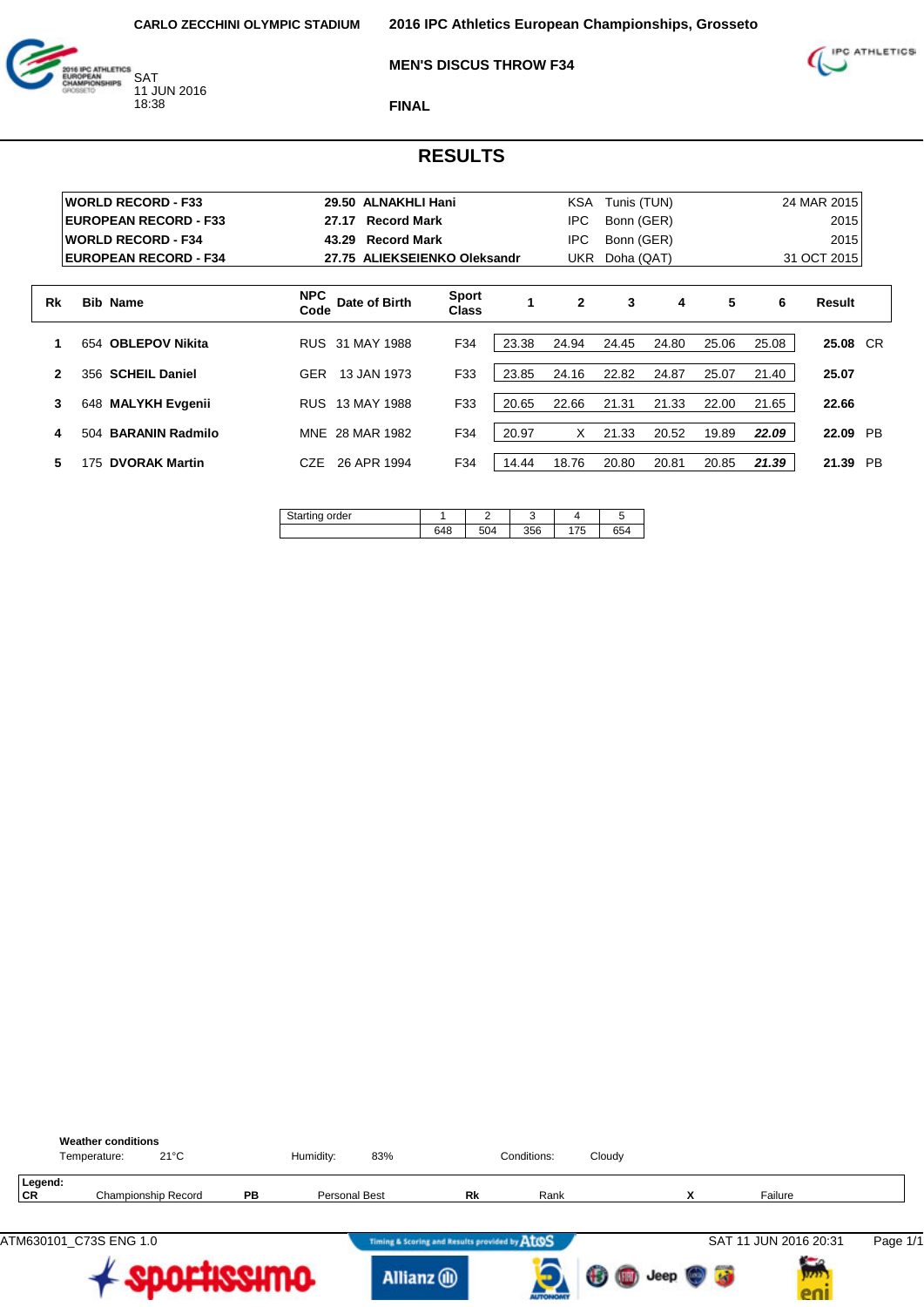



### **MEN'S DISCUS THROW F52**

**FINAL**

|              | <b>WORLD RECORD - F51</b>        | 23.17 ALHARTHI Radhi                |                              |       | <b>KSA</b>   | Nottwil (SUI) |       |       |       | 27 MAY 2016        |
|--------------|----------------------------------|-------------------------------------|------------------------------|-------|--------------|---------------|-------|-------|-------|--------------------|
|              | <b>EUROPEAN RECORD - F51</b>     | 16.62 RADISIC Aleksandar            |                              |       | SRB          | Nottwil (SUI) |       |       |       | 27 MAY 2016        |
|              | <b>WORLD RECORD - F52</b>        | 21.44 APINIS Aigars                 |                              |       | LAT          | Doha (QAT)    |       |       |       | 25 OCT 2015        |
|              | <b>EUROPEAN RECORD - F52</b>     | 21.44 APINIS Aigars                 |                              |       | LAT          | Doha (QAT)    |       |       |       | 25 OCT 2015        |
| Rk           | <b>Bib Name</b>                  | <b>NPC</b><br>Date of Birth<br>Code | <b>Sport</b><br><b>Class</b> |       | $\mathbf{2}$ | 3             | 4     | 5     | 6     | Result             |
| 1            | <b>JACHIMOWICZ Robert</b><br>527 | <b>POL</b><br>7 JUN 1967            | F <sub>52</sub>              | 19.19 | X            | 19.42         | 5.62  | 19.06 | X     | 19.42              |
| $\mathbf{2}$ | <b>SANDOR Velimir</b><br>156     | 6 OCT 1985<br><b>CRO</b>            | F <sub>52</sub>              | 17.85 | 17.81        | 17.15         | 18.21 | 18.01 | 18.53 | 18.53<br>PB        |
| 3            | <b>SKUCAS Kestutis</b><br>487    | 27 AUG 1967<br>I TU                 | F <sub>52</sub>              | 14.38 | 15.70        | 6.21          | 14.43 | 16.19 | 15.01 | 16.19<br><b>PB</b> |
| 4            | <b>IMIANOWSKI Adrian</b><br>526  | 27 NOV 1992<br>POL                  | F <sub>52</sub>              | 14.73 | 15.63        | 15.26         | 16.18 | 15.99 | 15.73 | 16.18<br>PB        |
| 5            | 714 PLANK Henrik                 | 23 AUG 1974<br>SLO.                 | F <sub>52</sub>              | 14.57 | 14.95        | 15.50         | 15.05 | 15.12 | 15.14 | 15.50<br><b>PB</b> |

| rder<br>÷ |             | –           |           |           |
|-----------|-------------|-------------|-----------|-----------|
|           | -^-<br>، ےب | 156<br>טט ו | EOC<br>Zτ | 10"<br>+υ |

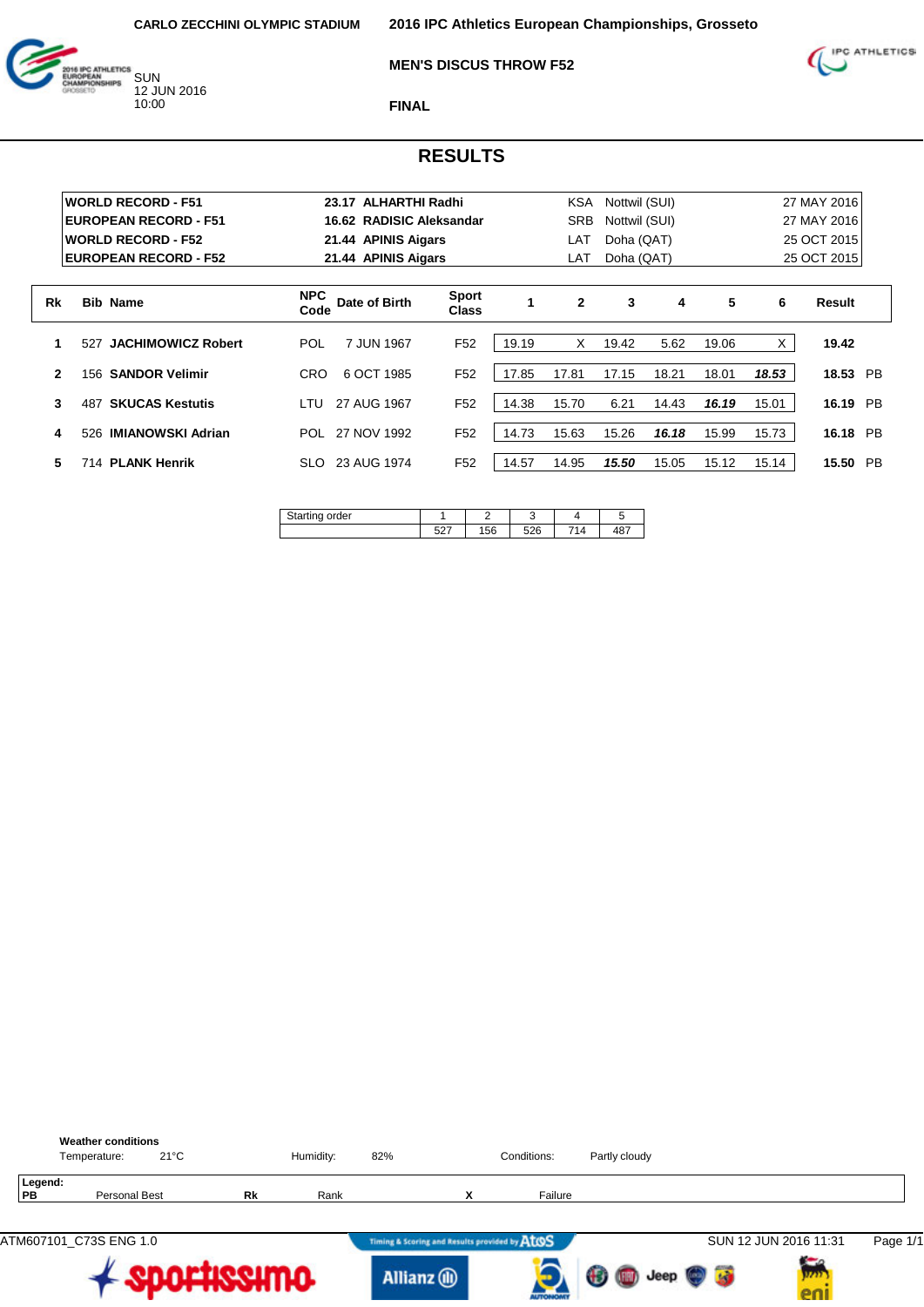16:02





**FINAL**

|    | <b>WORLD RECORD</b><br><b>EUROPEAN RECORD</b> | 38.05 WANG Yanzhang<br>25.35 CIBONE Thierry |                              |       | <b>CHN</b><br><b>FRA</b> | Doha (QAT)<br>Dubai (UAE) |       |       | 22 OCT 2015<br>20 MAR 2016 |                    |  |  |
|----|-----------------------------------------------|---------------------------------------------|------------------------------|-------|--------------------------|---------------------------|-------|-------|----------------------------|--------------------|--|--|
|    |                                               |                                             |                              |       |                          |                           |       |       |                            |                    |  |  |
| Rk | <b>Bib Name</b>                               | <b>NPC</b><br>Date of Birth<br>Code         | <b>Sport</b><br><b>Class</b> |       | $\mathbf{2}$             | 3                         | 4     | 5     | 6                          | Result             |  |  |
|    | 504 BARANIN Radmilo                           | MNE 28 MAR 1982                             | F34                          |       | X                        | 16.68                     | 20.17 | X     | 17.95                      | 20.17 PB           |  |  |
| 2  | <b>DIORDITCA Sergei</b><br>620                | <b>RUS</b><br>1 OCT 1984                    | F34                          | X     | 17.16                    | 16.77                     | 16.45 | 16.68 |                            | 17.16              |  |  |
|    | <b>DVORAK Martin</b><br>75                    | 26 APR 1994<br>CZE                          | F34                          | 14.85 | 15.54                    | 15.82                     | 16.22 | 15.89 | 14.34                      | 16.22<br><b>PB</b> |  |  |

| a order<br>≂ |  | ι. |
|--------------|--|----|
|              |  |    |

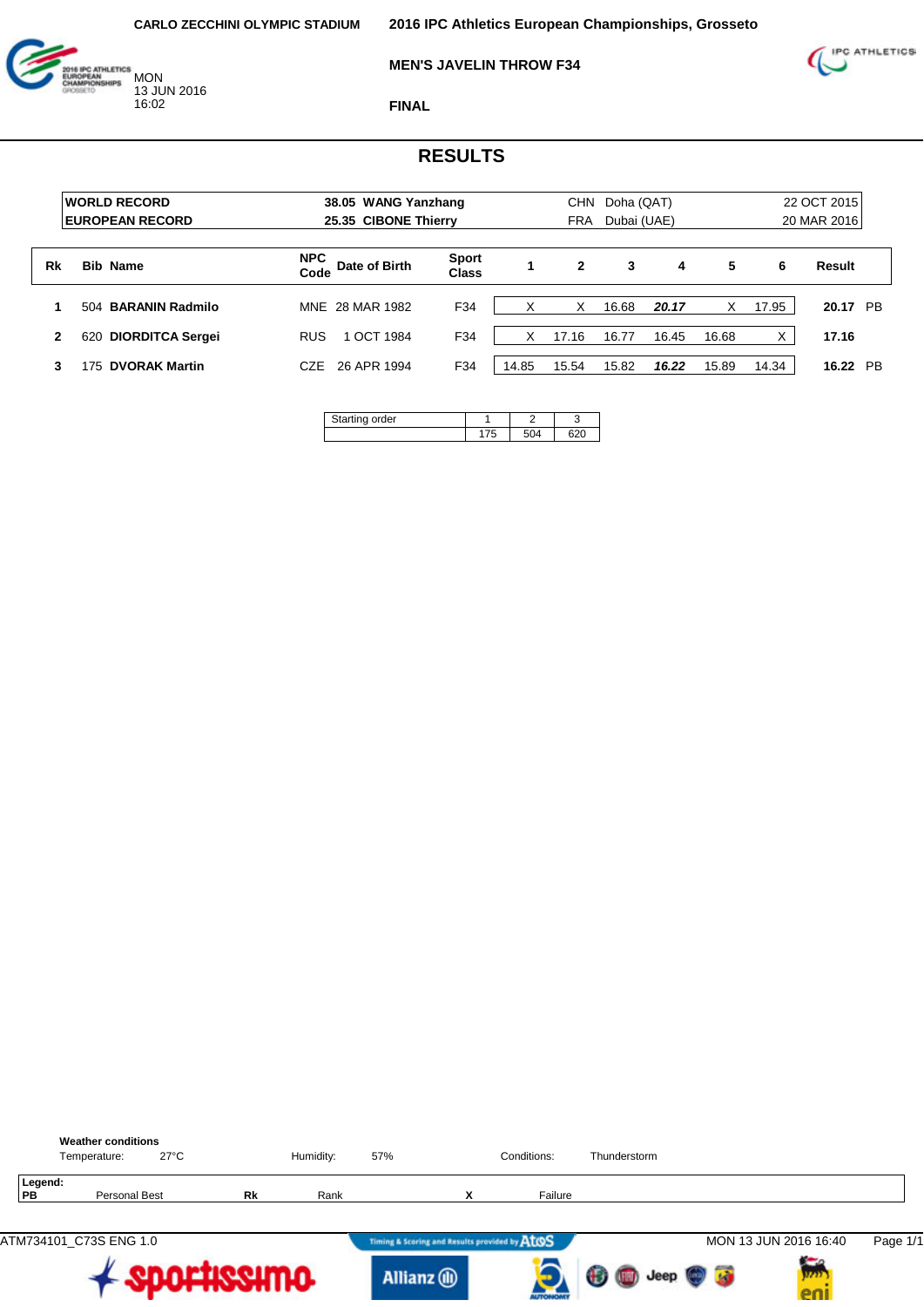

### **MEN'S JAVELIN THROW F54**



**FINAL**

|           |     | <b>WORLD RECORD - F53</b>    |                    | 24.30 CUNNINGHAM Alphanso   |                              |       | JAM          | Lyon (FRA)   |                    |       |       | 26 JUL 2013 |    |
|-----------|-----|------------------------------|--------------------|-----------------------------|------------------------------|-------|--------------|--------------|--------------------|-------|-------|-------------|----|
|           |     | <b>EUROPEAN RECORD - F53</b> |                    | 19.14 KISY Ales             |                              |       | CZE          |              | Christchurch (NZL) |       |       | 29 JAN 2011 |    |
|           |     | <b>WORLD RECORD - F54</b>    |                    | 29.75 STEFANOUDAKIS Manolis |                              |       | <b>GRE</b>   | Athens (GRE) |                    |       |       | 28 JUN 2015 |    |
|           |     | <b>EUROPEAN RECORD - F54</b> |                    | 29.75 STEFANOUDAKIS Manolis |                              |       | <b>GRE</b>   | Athens (GRE) |                    |       |       | 28 JUN 2015 |    |
| <b>Rk</b> |     | <b>Bib Name</b>              | <b>NPC</b><br>Code | Date of Birth               | <b>Sport</b><br><b>Class</b> | 1     | $\mathbf{2}$ | 3            | 4                  | 5     | 6     | Result      |    |
|           |     | 642 KUZNETSOV Aleksei        | <b>RUS</b>         | 3 APR 1981                  | F <sub>54</sub>              | 28.37 | X            | 29.24        | 29.91              | 29.03 | 26.26 | 29.91       | WR |
| 2         |     | 390 STEFANOUDAKIS Manolis    | <b>GRE</b>         | 5 APR 1983                  | F54                          | 28.69 | X            | X            | 28.96              | 27.33 | 27.99 | 28.96 SB    |    |
| 3         |     | 127 TRYPUTS Aliaksandr       | <b>BLR</b>         | 21 MAY 1982                 | F <sub>54</sub>              | 22.55 | 25.31        | X            | 25.47              | X     | X.    | 25.47       |    |
| 4         |     | 726 MITROVIC Drazenko        | <b>SRB</b>         | 9 AUG 1979                  | F54                          | 24.51 | X            | X            | 21.97              | X     | 25.46 | 25.46 SB    |    |
| 5         |     | 106 PUMPA Kevin              | AUT                | 21 OCT 1991                 | F54                          | 24.60 | 25.15        | X            | 25.11              | X     | 23.99 | 25.15       |    |
| 6         | 647 | <b>MAKHOV Sergei</b>         | <b>RUS</b>         | 17 NOV 1975                 | F54                          | 15.52 | X            | 16.72        | 18.65              | 15.86 | 17.50 | 18.65       |    |
|           | 458 | <b>STRASER Alessandro</b>    | <b>ITA</b>         | 19 MAY 1990                 | F54                          | 17.36 | 15.05        | 15.67        | 17.02              | X     | X     | 17.36 SB    |    |

| der<br>.<br>$\sim$ |                 |                               |                 |            |               |          |                          |
|--------------------|-----------------|-------------------------------|-----------------|------------|---------------|----------|--------------------------|
|                    | $\sim$ $-$<br>. | $\overline{\phantom{a}}$<br>∼ | $1 - 0$<br>. ٥٥ | ∩∩י<br>っしい | $\sim$<br>. . | nc<br>vo | $\overline{\phantom{a}}$ |

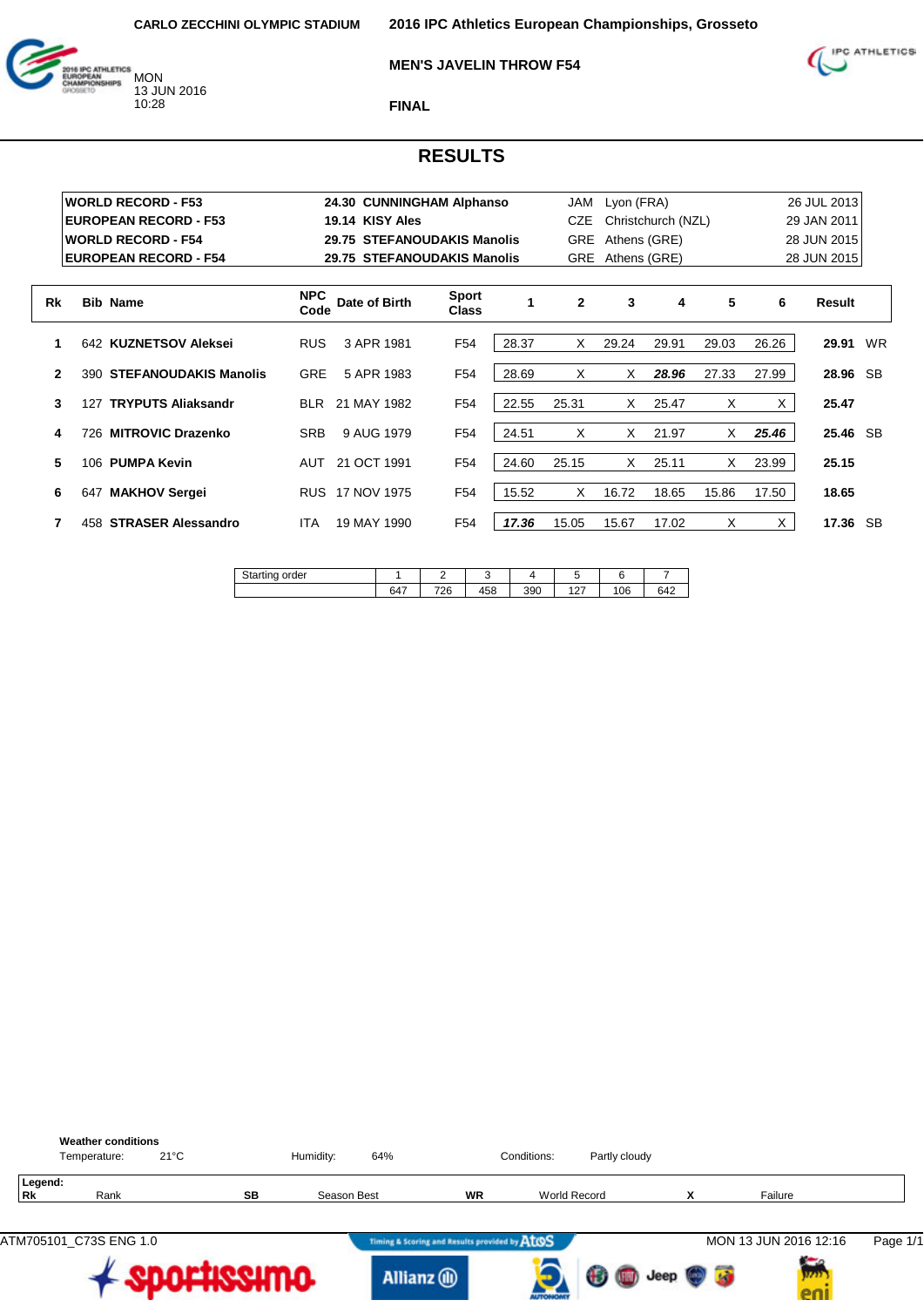



**FINAL**

|              | <b>WORLD RECORD</b><br><b>EUROPEAN RECORD</b> | 11.52 SALEH FARAJZADEH Siamak<br><b>Record Mark</b><br>10.18 |                              | <b>IRI</b><br><b>IPC</b> | Doha (QAT)<br>Bonn (GER) |      |      |      | 26 OCT 2015<br>2015 |         |
|--------------|-----------------------------------------------|--------------------------------------------------------------|------------------------------|--------------------------|--------------------------|------|------|------|---------------------|---------|
| Rk           | <b>Bib Name</b>                               | <b>NPC</b><br>Date of Birth<br>Code                          | <b>Sport</b><br><b>Class</b> |                          | $\overline{2}$           | 3    | 4    | 5    | 6                   | Result  |
| 1            | 654 OBLEPOV Nikita                            | RUS 31 MAY 1988                                              | F34                          | 9.19                     | 9.13                     | 9.19 | 9.21 | X    | X                   | 9.21 CR |
| $\mathbf{2}$ | <b>BARANIN Radmilo</b><br>504                 | MNE 28 MAR 1982                                              | F34                          | 8.34                     | 8.13                     | 8.72 | 8.20 | 8.71 | 8.70                | 8.72 PB |
| 3            | <b>DIORDITCA Sergei</b><br>620                | 1 OCT 1984<br><b>RUS</b>                                     | F34                          | 7.86                     | 7.83                     | 7.46 | 8.28 | 8.28 | X                   | 8.28    |
| 4            | <b>DVORAK Martin</b><br>175                   | 26 APR 1994<br>CZE                                           | F34                          | 7.12                     | 7.03                     | 6.97 | 7.22 | 7.23 | 6.96                | 7.23 SB |
| 5            | 524 GLAB Michal                               | 25 OCT 1992<br>POL                                           | F34                          | 5.60                     | 5.94                     | 6.22 | 6.04 | X    | X                   | 6.22    |

| order<br>$\sim$ |     |     |                                 |            | ٠.        |
|-----------------|-----|-----|---------------------------------|------------|-----------|
|                 | ບ∠ບ | 504 | $\overline{\phantom{a}}$<br>ں ، | <b>501</b> | ~~<br>554 |

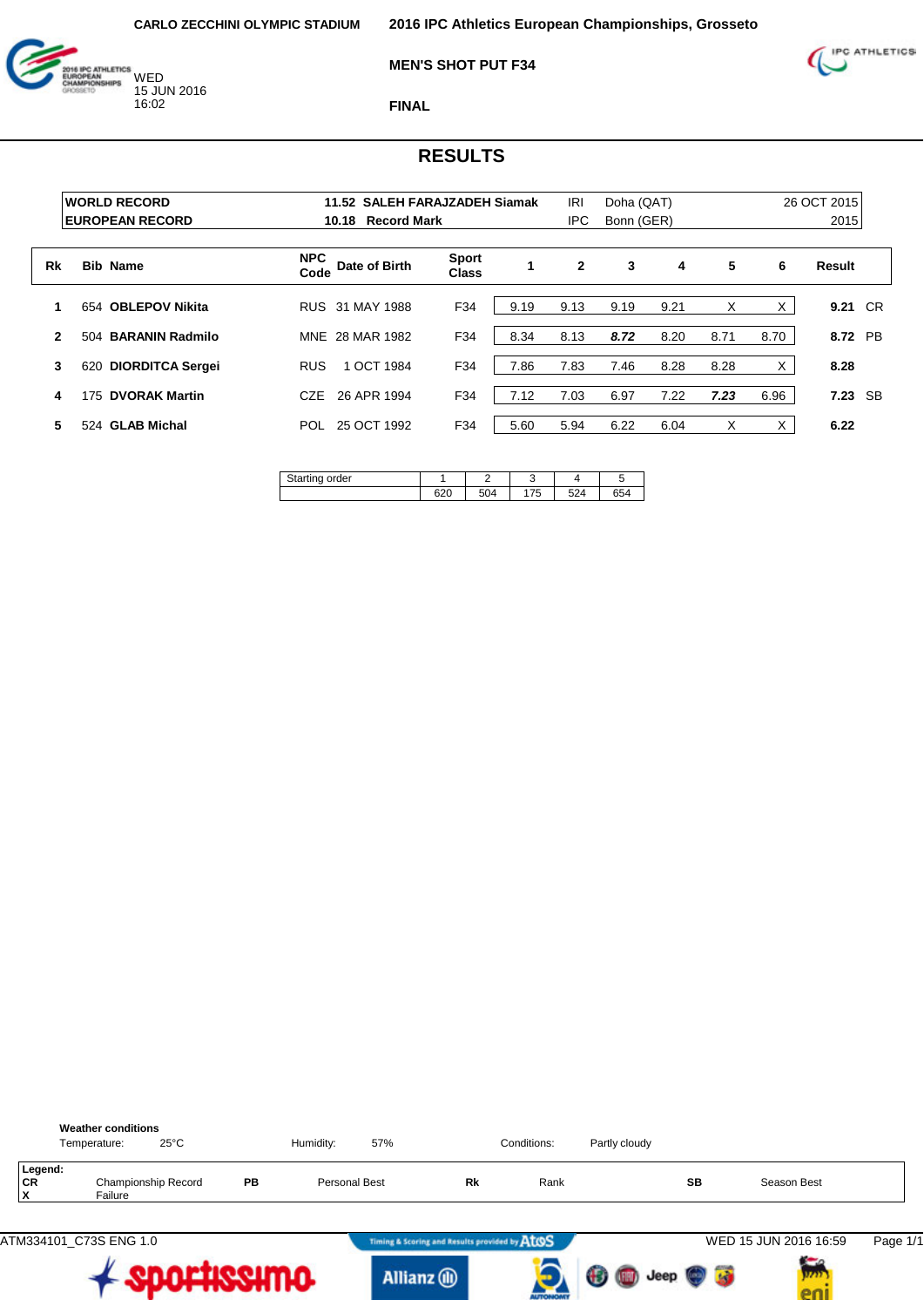

**MEN'S SHOT PUT F53**



**FINAL**

|    | <b>WORLD RECORD</b><br><b>EUROPEAN RECORD</b> |                    | 8.72 MAXIMO de JESUS Mauro<br>8.35 FERNANDES Che Jon |                              |      | MEX<br><b>GRE</b> | Beijing (CHN)<br>Doha (QAT) |      |      |      | 16 SEP 2008<br>29 OCT 2015 |
|----|-----------------------------------------------|--------------------|------------------------------------------------------|------------------------------|------|-------------------|-----------------------------|------|------|------|----------------------------|
| Rk | <b>Bib Name</b>                               | <b>NPC</b><br>Code | Date of Birth                                        | <b>Sport</b><br><b>Class</b> |      | 2                 | 3                           | 4    | 5    | 6    | Result                     |
|    | <b>FERNANDES Che Jon</b><br>380               | <b>GRF</b>         | 22 JUL 1971                                          | F <sub>53</sub>              | 7.85 | 7.81              | 7.69                        | 7.48 | 7.93 | 7.76 | 7.93                       |
| 2  | <b>KISY Ales</b><br>178                       | CZE                | 30 SEP 1980                                          | F <sub>53</sub>              | 7.16 | 7.15              | 7.64                        | 7.34 | 7.54 | X    | 7.64                       |
| 3  | <b>PRESECAN Marijan</b><br>155                | CRO.               | 30 AUG 1977                                          | F <sub>53</sub>              | 5.75 | 6.20              | 6.29                        | 5.35 | 6.12 | 6.07 | 6.29 SB                    |

| ina order<br>tartır |  |  |
|---------------------|--|--|
|                     |  |  |

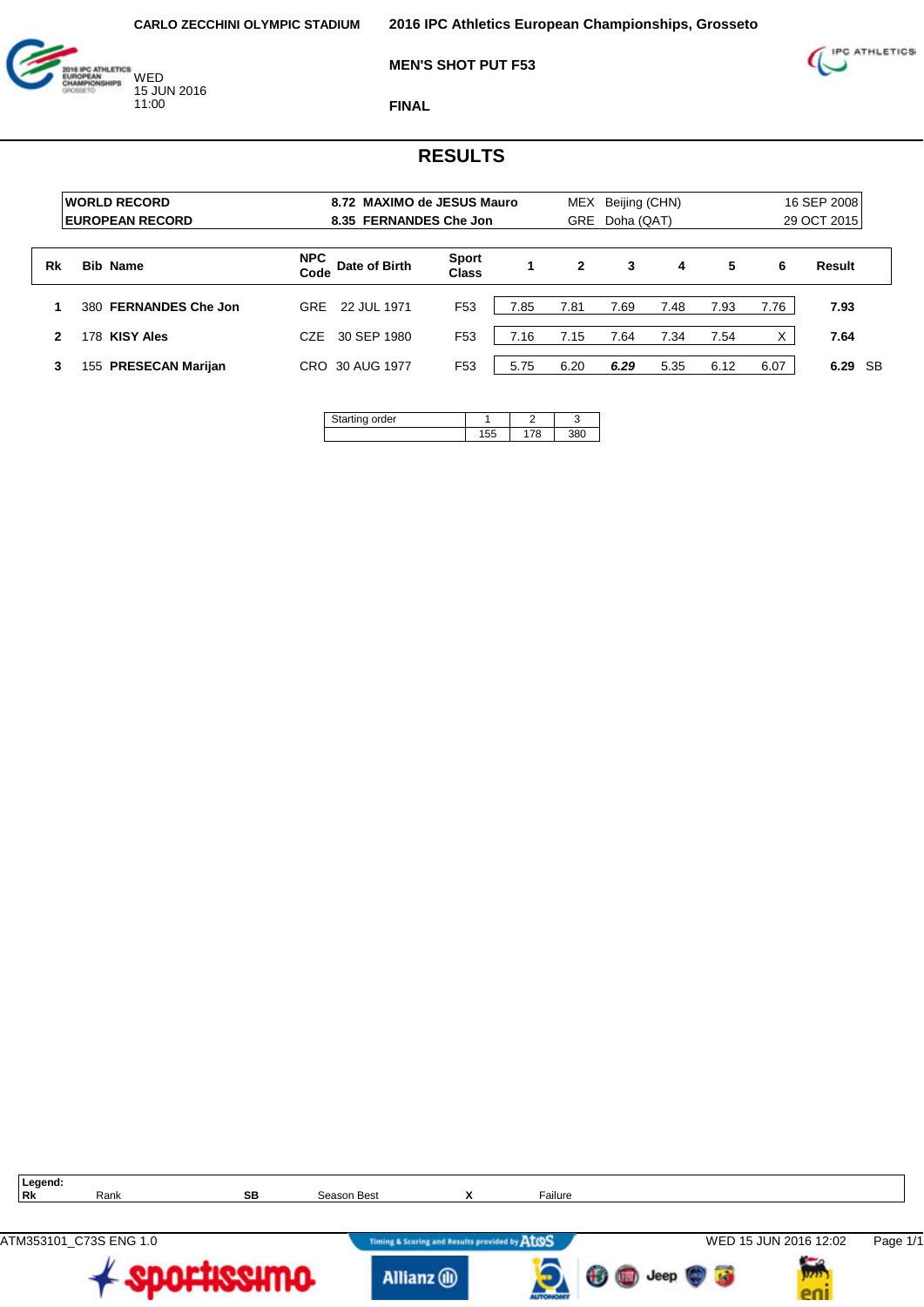



#### **WOMEN'S CLUB THROW F31/32/51**

**FINAL**

| <b>WORLD RECORD - F32</b>          |                    | 23.43 GASMI Mounia       |                              |               | <b>ALG</b>     | Dubai (UAE)   |               |               |              | 17 MAR 2016                    |
|------------------------------------|--------------------|--------------------------|------------------------------|---------------|----------------|---------------|---------------|---------------|--------------|--------------------------------|
| <b>EUROPEAN RECORD - F32</b>       |                    | 21.84 Record Mark        |                              |               | <b>IPC</b>     | Bonn (GER)    |               |               |              | 2015                           |
| <b>WORLD RECORD - F51</b>          |                    | 21.90 MORRISON Rachael   |                              |               | USA            | Olomouc (CZE) |               |               |              | 5 JUL 2014                     |
| <b>EUROPEAN RECORD - F51</b>       |                    | 21.50 BUTTERFIELD Joanna |                              |               | <b>GBR</b>     | London (GBR)  |               |               |              | 26 JUL 2015                    |
|                                    |                    |                          |                              |               |                |               |               |               |              |                                |
| <b>Rk</b><br><b>Bib Name</b>       | <b>NPC</b><br>Code | Date of Birth            | <b>Sport</b><br><b>Class</b> | $\mathbf{1}$  | $\overline{2}$ | 3             | 4             | 5             | 6            | <b>Result</b><br><b>Points</b> |
| 327 BUTTERFIELD Joanna<br>1        |                    | GBR 19 MAR 1979          | F <sub>51</sub>              | 22.18<br>1085 | 22.39<br>1091  | 22.25<br>1087 | 22.75<br>1100 | 21.81<br>1074 | X            | 22.75 WR<br>1100               |
| $\mathbf{2}$<br>339 PRESCOTT Gemma | <b>GBR</b>         | 25 SEP 1983              | F32                          | 21.08<br>886  | 20.24<br>833   | 19.92<br>811  | 20.63<br>858  | 19.47<br>779  | 20.77<br>867 | 21.08 CR<br>886                |
| 3<br>334 HUNNISETT Abbie           | <b>GBR</b>         | 28 OCT 1995              | F32                          | 20.32<br>838  | 18.95<br>740   | 17.30<br>599  | 19.60<br>789  | 19.02<br>745  | 18.51<br>704 | 20.32 SB<br>838                |
| 4<br>331 GRIMES Kylie              | <b>GBR</b>         | 7 DEC 1987               | F <sub>51</sub>              | 16.78<br>801  | 16.75<br>798   | 17.04<br>822  | 16.78<br>801  | 16.28<br>757  | 14.85<br>617 | 17.04 PB<br>822                |
| 5<br>187 CELANSKA Barbora          | CZE                | 24 APR 1992              | F32                          | 11.93<br>126  | 13.03<br>205   | 14.25<br>310  | 13.40<br>235  | 12.38<br>156  | 14.13<br>299 | 14.25<br>310                   |
| 6<br>404 KALMAN Krisztina          | <b>HUN</b>         | 8 APR 1987               | F32                          | 14.01<br>288  | 11.71<br>113   | X             | 12.97<br>200  | 12.54<br>168  | 11.69<br>112 | 14.01<br>288                   |
| 7<br>194 MUZIKOVA Anna             | <b>CZE</b>         | 15 OCT 1997              | F32                          | 13.64<br>256  | 13.39<br>234   | 13.04<br>206  | 13.95<br>283  | 13.51<br>244  | 10.77<br>66  | 13.95<br>283                   |
| 8<br>680 BAISARINA Olesia          | <b>RUS</b>         | 28 JUN 1988              | F32                          | 11.48<br>100  | 12.69<br>179   | 6.83<br>1     | 13.92<br>280  | 13.36<br>232  | 11.16<br>84  | 13.92 PB<br>280                |
| 9<br>406 SZIGETI Noemi             | <b>HUN</b>         | 8 APR 1987               | F32                          | X             | 5.23           | 9.56<br>27    | 7.04<br>1     | X             | 4.79         | 9.56<br>27                     |

| Starting<br>order |     |     |                        |     |     |     |                  |     |     |
|-------------------|-----|-----|------------------------|-----|-----|-----|------------------|-----|-----|
|                   | 406 | 194 | 0 <sub>0</sub><br>ا ےت | 680 | 339 | 404 | $\Omega$<br>ا دد | 187 | 334 |

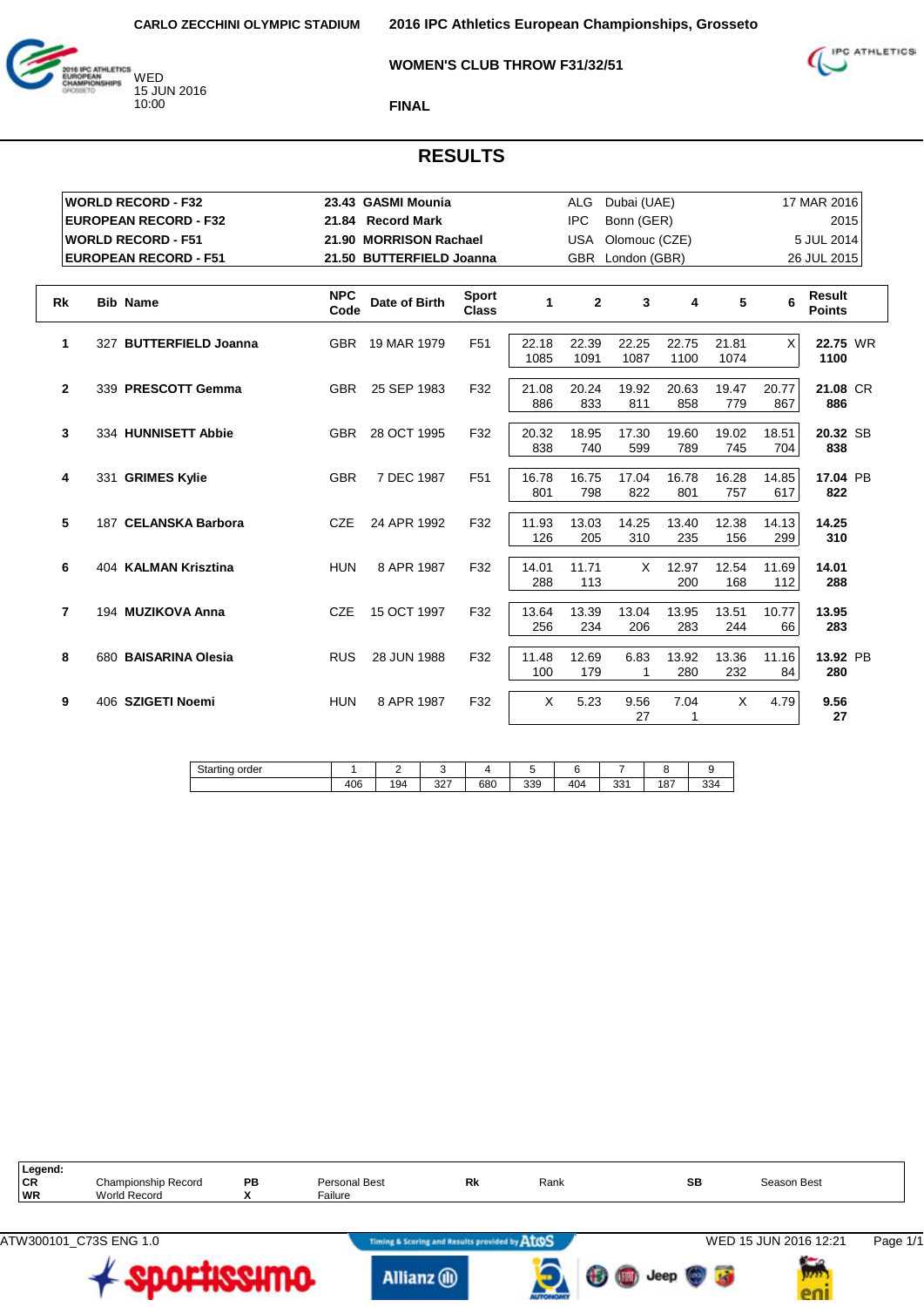



### **WOMEN'S DISCUS THROW F57**

**FINAL**

|              |     | <b>WORLD RECORD - F56</b>    |                    | 24.67 GUIMARAES Suely |                              |       | BRA          |             | Mar del Plata (ARG) |       |       | 9 DEC 2003         |
|--------------|-----|------------------------------|--------------------|-----------------------|------------------------------|-------|--------------|-------------|---------------------|-------|-------|--------------------|
|              |     | <b>EUROPEAN RECORD - F56</b> |                    | 24.23 WILLING Martina |                              |       | GER          | Lyon (FRA)  |                     |       |       | 23 JUL 2013        |
|              |     | <b>WORLD RECORD - F57</b>    |                    | 34.68 SAIFI Nassima   |                              |       | ALG          | Dubai (UAE) |                     |       |       | 25 FEB 2015        |
|              |     | <b>EUROPEAN RECORD - F57</b> |                    | 32.25 ENEVA Stela     |                              |       | <b>BUL</b>   | Doha (QAT)  |                     |       |       | 27 OCT 2015        |
| Rk           |     | <b>Bib Name</b>              | <b>NPC</b><br>Code | Date of Birth         | <b>Sport</b><br><b>Class</b> | 1     | $\mathbf{2}$ | 3           | 4                   | 5     | 6     | Result             |
| 1            |     | 412 BARRY Orla               | <b>IRL</b>         | 21 SEP 1989           | F <sub>57</sub>              | 29.62 | 30.11        | X           | 31.05               | X     | 31.18 | 31.18 PB           |
| $\mathbf{2}$ | 145 | <b>KOLEVA Ivanka</b>         | <b>BUL</b>         | 9 DEC 1968            | F <sub>57</sub>              | 20.18 | 20.63        | 20.16       | 20.73               | 21.66 | X     | 21.66              |
| 3            | 375 | <b>WILLING Martina</b>       | <b>GER</b>         | 3 OCT 1959            | F <sub>56</sub>              | 19.87 | 20.94        | 20.85       | 20.91               | 20.55 | 20.54 | 20.94 SB           |
| 4            | 195 | <b>OBROVA Miroslava</b>      | CZE                | 10 AUG 1975           | F <sub>57</sub>              | 15.53 | 16.59        | 19.27       | 17.53               | X     | 15.28 | <b>PB</b><br>19.27 |
|              |     |                              | $\sim$ $\sim$      |                       |                              |       |              |             |                     |       |       |                    |

| Starting order |     |  |
|----------------|-----|--|
|                | 195 |  |

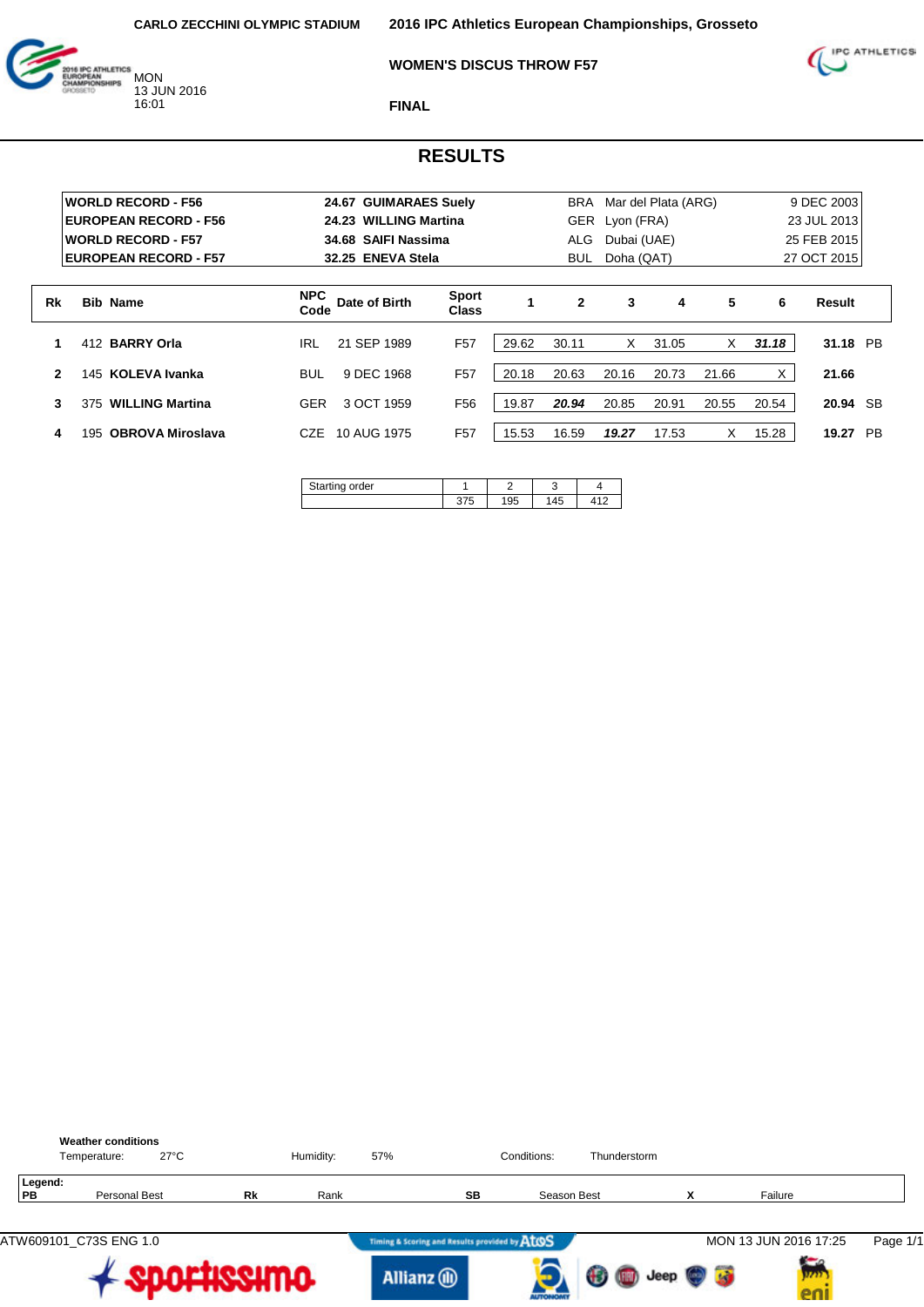



#### **WOMEN'S SHOT PUT F53/54**

**FINAL**

|              | <b>WORLD RECORD - F53</b>    |                    | 5.88 SMITH Cristeen      |                              |             | NZL            | Berlin (GER)  |             |             |          | 28 JUL 1994             |
|--------------|------------------------------|--------------------|--------------------------|------------------------------|-------------|----------------|---------------|-------------|-------------|----------|-------------------------|
|              | <b>EUROPEAN RECORD - F53</b> | 4.77               | <b>STETSYUK Svitlana</b> |                              |             | <b>UKR</b>     | Lyon (FRA)    |             |             |          | 27 JUL 2013             |
|              | <b>WORLD RECORD - F54</b>    |                    | 7.90 YANG Liwan          |                              |             | <b>CHN</b>     | Beijing (CHN) |             |             |          | 23 APR 2016             |
|              | <b>EUROPEAN RECORD - F54</b> |                    | 7.83 BOGACHEVA Marija    |                              |             | <b>RUS</b>     | Olomouc (CZE) |             |             |          | 4 JUL 2014              |
|              |                              |                    |                          |                              |             |                |               |             |             |          |                         |
| Rk           | <b>Bib Name</b>              | <b>NPC</b><br>Code | Date of Birth            | <b>Sport</b><br><b>Class</b> | 1           | $\overline{2}$ | 3             | 4           | 5           | 6        | Result<br><b>Points</b> |
| 1            | 683 BOGACHEVA Mariia         | <b>RUS</b>         | 26 APR 1977              | F54                          | 6.48<br>823 | 7.14<br>938    | 6.77<br>878   | 6.38<br>803 | 6.98<br>913 | $\times$ | 7.14 CR<br>938          |
|              |                              |                    |                          |                              |             |                |               |             |             |          |                         |
| $\mathbf{2}$ | 393 KOROKIDA Dimitra         | <b>GRE</b>         | 14 FEB 1974              | F <sub>53</sub>              | 4.08        | 4.26           | 3.88          | 4.27        | 4.12        | 4.11     | 4.27 SB                 |
|              |                              |                    |                          |                              | 813         | 867            | 745           | 870         | 826         | 822      | 870                     |
| 3            | 416 MONGAN Deirdre           | <b>IRL</b>         | 3 APR 1978               | F <sub>53</sub>              | 4.10        | 3.84           | 4.14          | 4.23        | 3.96        | 3.87     | 4.23                    |
|              |                              |                    |                          |                              | 819         | 730            | 832           | 859         | 773         | 741      | 859                     |
| 4            | 130 NEZHURA Yuliya           | <b>BLR</b>         | 6 AUG 1975               | F <sub>54</sub>              | 4.75        | 5.49           | 5.10          | 5.04        | 5.16        | 5.35     | 5.49 PB                 |
|              |                              |                    |                          |                              | 381         | 588            | 480           | 463         | 497         | 550      | 588                     |
| 5            | <b>KACANU Eva</b><br>191     | <b>CZE</b>         | 20 MAY 1965              | F <sub>54</sub>              | X           | 4.98<br>446    | 5.28<br>531   | X           | X           | X        | 5.28<br>531             |

| order |            |     | ι.  |                       |  |
|-------|------------|-----|-----|-----------------------|--|
|       | coc<br>ხბა | nnc | 191 | $\overline{a}$<br>טטו |  |